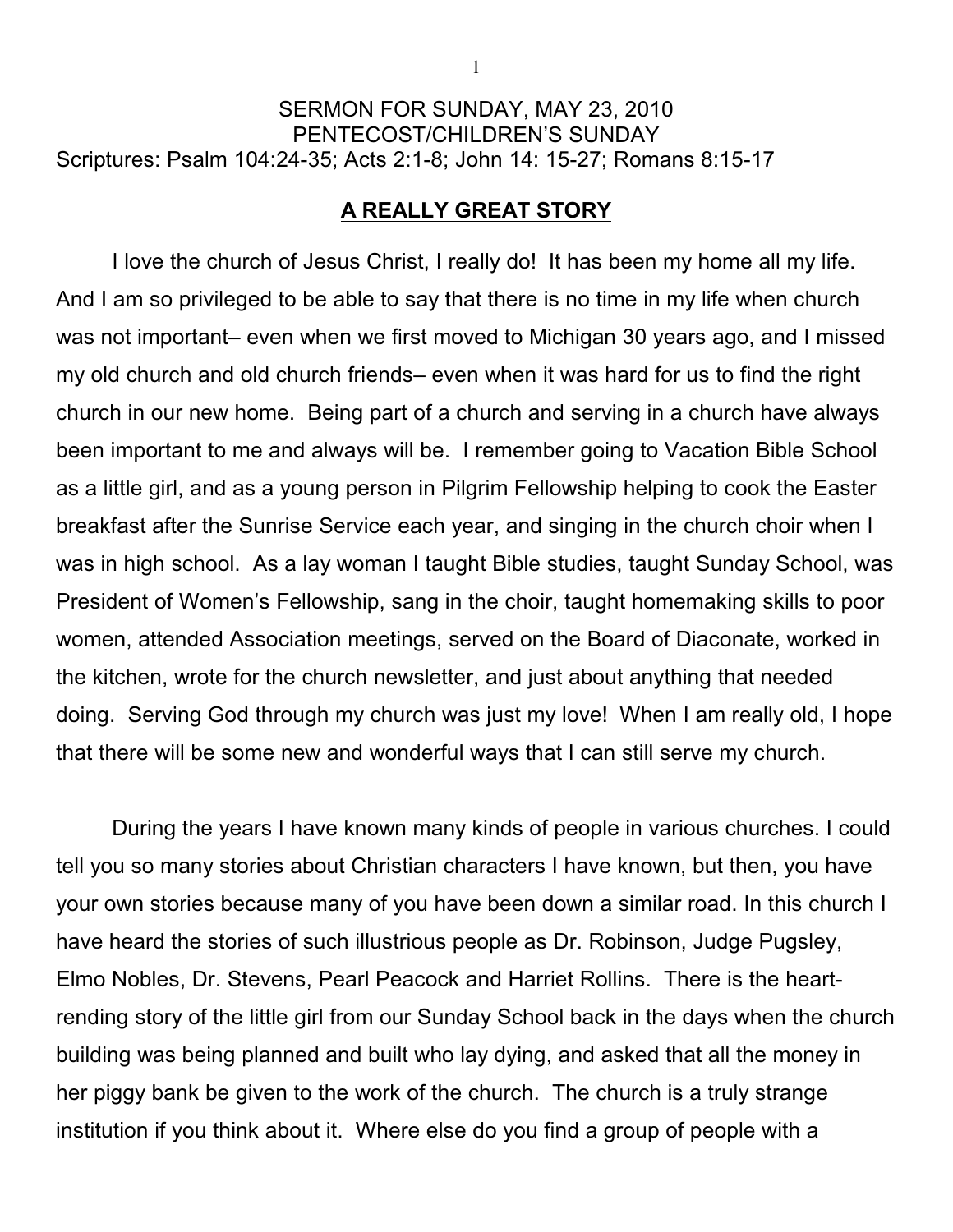common purpose and common belief who are all so different? There are churches whose membership includes babies and the very elderly, the very wealthy and the very poor, those with good health and a lot of energy, and those who are chronically ill, shut-in at home or in nursing homes. There are people with multiple degrees and people who have not finished high school, and there are those who work for minimum wage while others hold professional jobs. What in the world lets us be together in the church in a peaceful relationship?

I probably should say that the relationships are not always peaceful. Some churches have constant bickering, people leaving and coming back, gossiping, back biting, attacking the pastor and so on. In spite of these things which do happen, in dysfunctional churches, the church of Jesus Christ goes on, and I believe it will endure forever. Why? How do we remain the Body of Christ, a body which includes all those people I have mentioned all coming from various confessional backgrounds– Catholics, Baptists, Methodists, Presbyterians, Reformed, Lutherans, Amish, Dunkards, Mennonites, and even we who are out of the Congregational heritage. What makes it possible for the Church to stay the Church.

It all begins with the most wonderful story, a really great story! It happened on one of the Jewish feast days; Pentecost was the Greek name for that festival. It was after the Resurrection and after the Ascension of Jesus back to heaven. The believers were all gathered together. They were sad, they missed Jesus, their friend and Savior; and they were afraid and uncertain about what to do next. They were together for moral support, kind of like what we do after a loved one dies and everyone gets together after the service to eat and talk and remember, and to help each other in their grief.

Suddenly, there was a sound like the violent blowing of the wind. It came down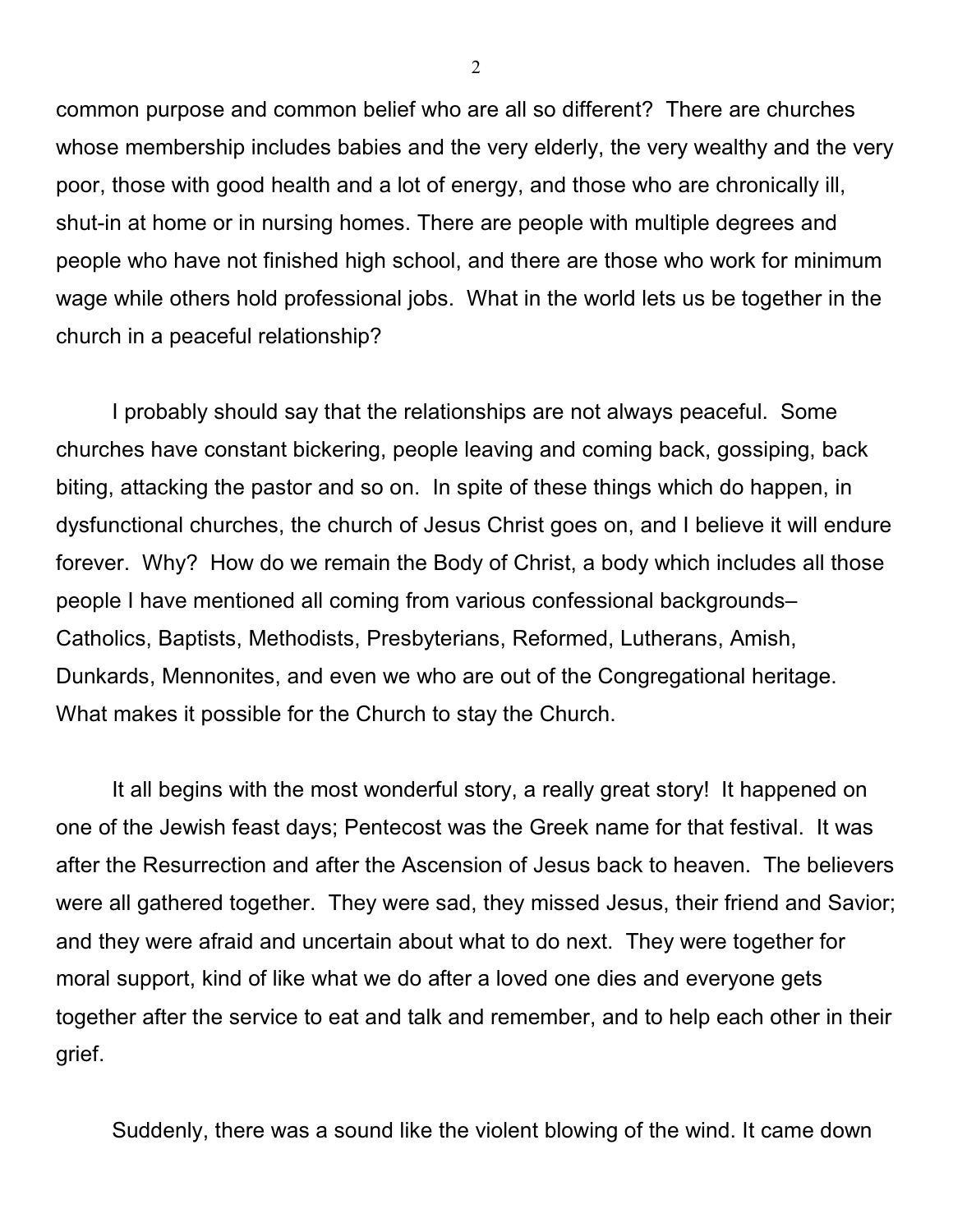from heaven and it filled the whole place. Then, they all saw what appeared to be tongues of fire coming down and settling on each one of them– and they were filled with the Holy Spirit. And they began to speak in other languages as the Spirit moved them to speak. Think of the sound that must have made. Think of goose bumps going up and down your arms, and the hairs on your neck standing up! Think of seeing those tongues of fire over the heads of those around you and knowing that they were on your head as well because you could feel the Spirit filling you.

The Holy Spirit is a mystery like so many things in our faith. We cannot see it or taste it or hear it or smell it or touch it. Yet, when we believe in Jesus as our Savior and trust Him with our lives, He gives us his Spirit to indwell us and to bring us help and guidance, comfort and peace. The Bible tells us that the Spirit even helps us to pray when we do not know how to pray for ourselves. Romans 8:26 says, "In the same way, the Spirit helps us in our weakness. We do not know what we ought to pray for, but the Spirit himself intercedes for us with groans that words cannot express." The Holy Spirit knows our weaknesses and seeks to help us to do what we cannot do for ourselves.

The disciples, and all those who came to believe what they taught about the Lord Jesus Christ, were empowered to do what they never could have done before. Men and women who were ordinary people like you and I, like people in any church, were able to go out and preach the gospel all over the known world. In spite of persecution and terrible living conditions they were able to built the church from the bottom up. In places far from Jerusalem churches sprang up in houses and even in meeting places by the sides of rivers or in caves. When people heard that Jesus Christ was the Messiah, the Savior of the world, their hearts were changed and they longed for the fellowship of other believers with whom they could share scriptures, hear the Word preached, sing praises and pray together. They met to worship, to share meals, and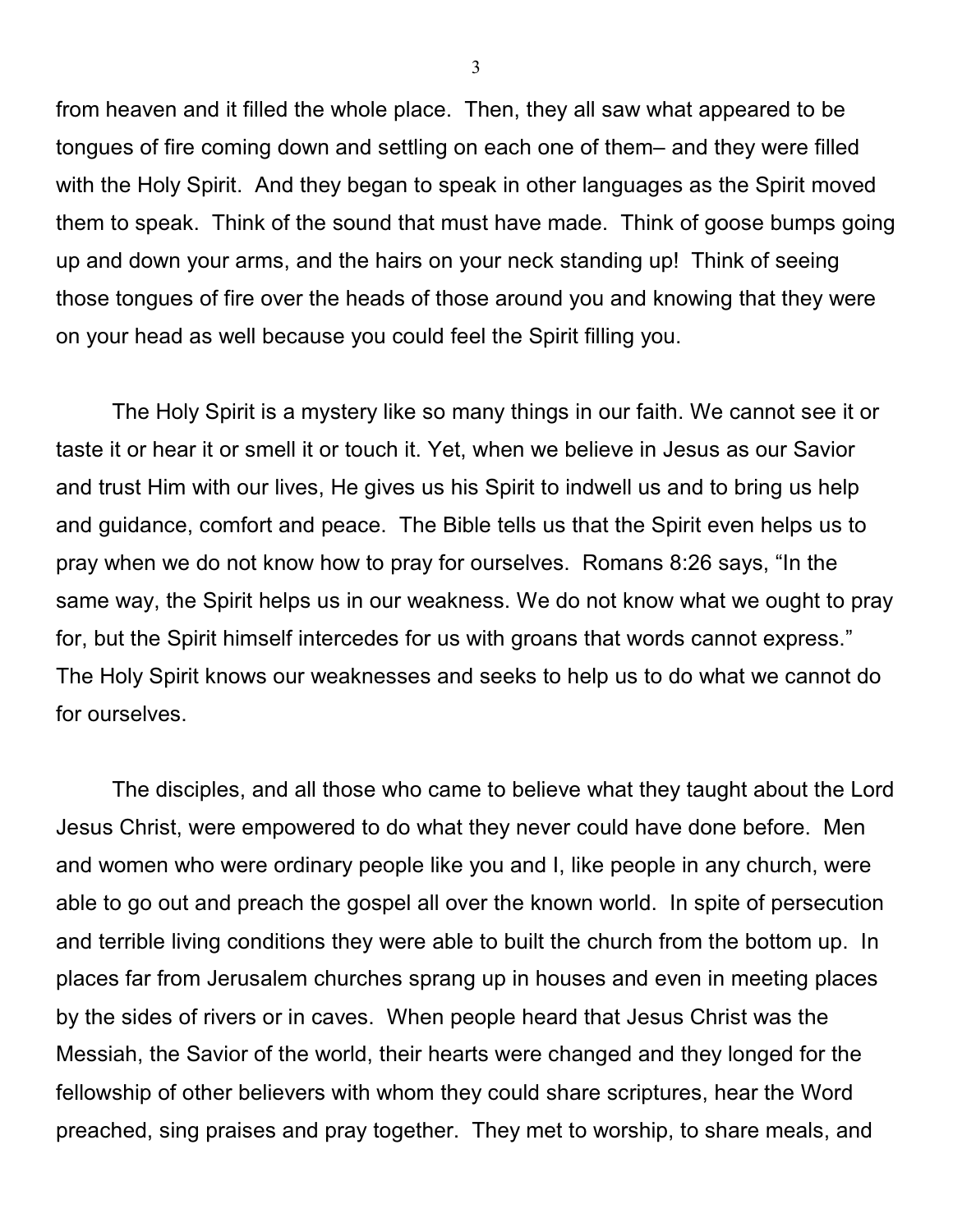to partake of the meal of Communion celebrating the death and Resurrection of Jesus. The rejoiced when new believers joined their groups and baptism was a highlight of any worship service.

The disciples who gathered that day in Jerusalem for the festival of Pentecost were full of the Spirit, and they must have been changed in a way that was apparent to all who watched. But they were not drunk, not high on some mind-altering drug. They were high on God, high on the presence of the spirit of Christ within them. That is a heady experience! Peter stood up and explained everything to the crowd in his great Pentecost sermon. He said that it was all exactly as the prophet Joel had said it would be. God would pour out his spirit on all people. "Your sons and daughters will prophesy, your young men will see visions and your old men will dream dreams." And everyone who calls on the name of the Lord will be saved. Pentecost power was a mighty thing borne on a mighty wind and shown in flames of fire. The results of the giving of the Holy Spirit have been great, in fact there are no words to describe.

My friends if you are a Christian there is no reason for you to ever think that you are without resources, without help, without power. You have the Holy Spirit of God living within you! If you are a Christian you are a child of the Living God. Hear again the words from Romans; "For you did not receive a spirit that makes you a slave again to fear, but you received the Spirit of son-ship And by him we cry, "Abba, Father." The Spirit himself testifies with your spirit that you are God's children." You can cry out to God in your need as if you were little children crying out to your earthly fathers–"Daddy, help me!" You are not to live in fear because the very spirit of God is with you and in you.

Being indwelt with the Holy Spirit means that there will be evidence in your life. Not only will you be able to find courage in the midst of fear, but you will display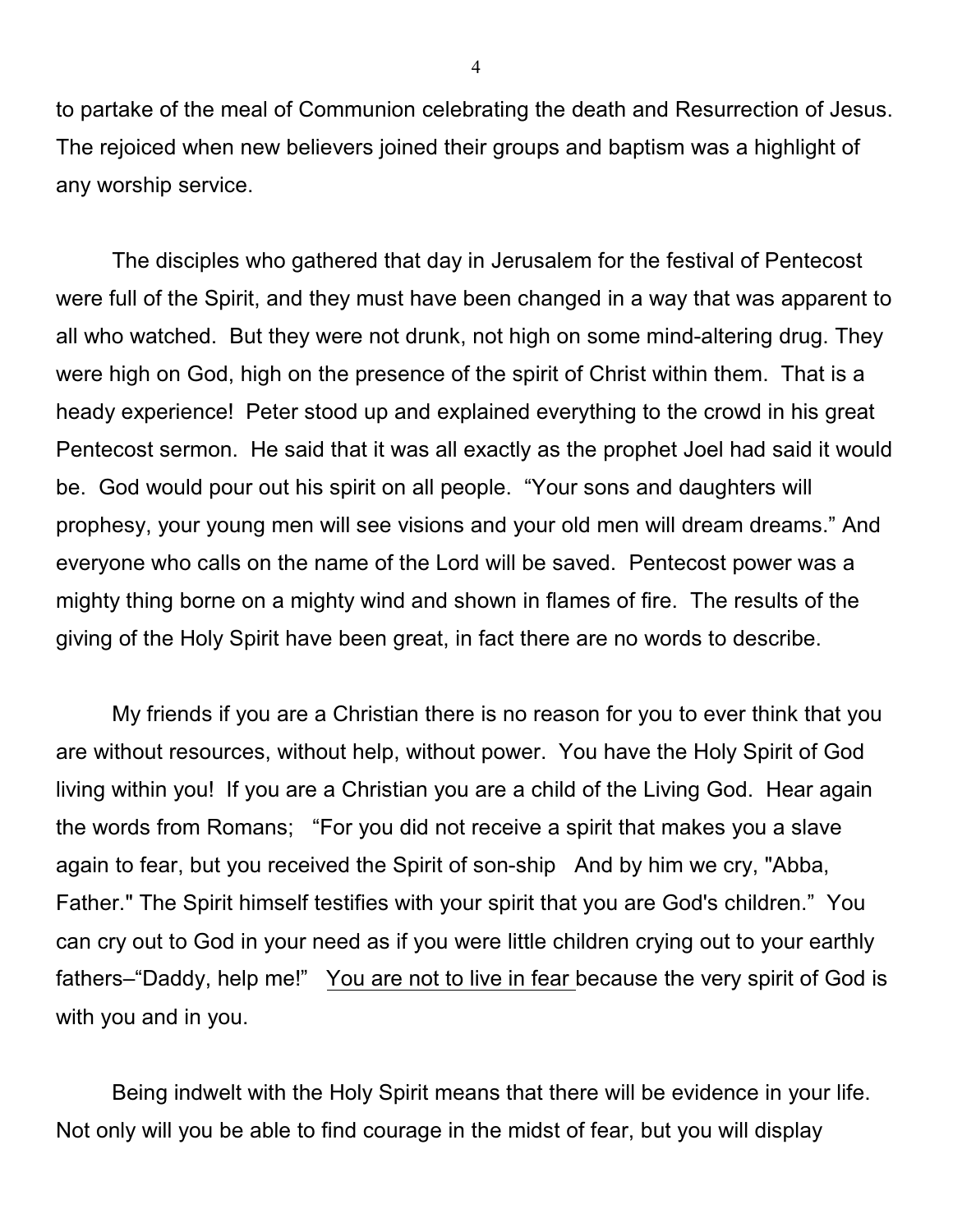special qualities. Galatians 5:22-23 says, "But the fruit of the Spirit is love, joy, peace, patience, kindness, goodness, faithfulness, gentleness and self-control." You might feel that you are lacking in some of those areas, perhaps you have a problem with patience or self-control. The very idea that you are aware of your short comings means that you are being convicted by the Spirit of your need to turn away from sin, ask forgiveness, and become obedient to God once again. When you decide in your heart to do what is right the Holy Spirit will help you.

Jesus himself foretold the coming of the Holy Spirit. In John 7 Jesus said, ""If anyone is thirsty, let him come to me and drink. Whoever believes in me, as the Scripture has said, streams of living water will flow from within him.' By this he meant the Spirit, whom those who believed in him were later to receive." When you yearn for righteousness, yearn for something different from what the world has to offer, when you are thirsty for God, that is when you need living water. When you believe in Him it is as if He gives you living water to drink. That water of life is in truth the Holy Spirit which will come flowing out of you. It is what gives you the ability to reach out to someone who needs to experience the Christ, and in your touch, in your smile of welcome will be the presence of the Holy Spirit. And others will be affected by who you are. They may reject you or they may respond to you in excitement and joy. But the work of the Spirit will go on and on. It is how the Church lives and grows, and it is how its people live and grow. We are here in this time and place for a reason, a purpose. We are called by God, and we must answer.

As we celebrate on this great day, think of our 2000 year history, think of all who have preached the Word, given the money, taught the kids, sat with the sick and dying, grieved with the sorrowing, cut the grass, trimmed the bushes, sang in the choir, washed the dishes, fed the hungry, supported the missions. Then think of where you are in the history of the church of Jesus Christ. How are you continuing in the line of